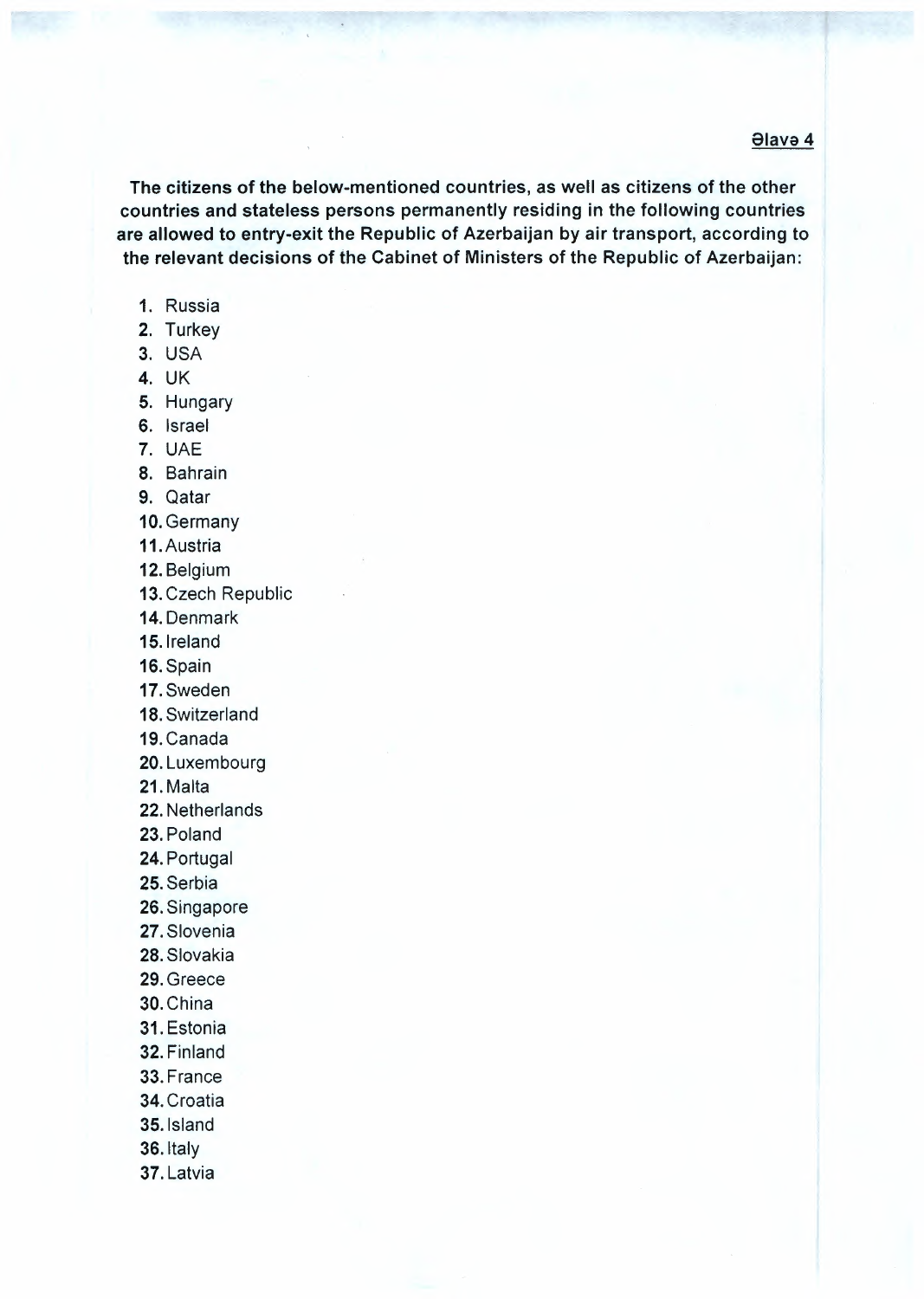**38.** Lithuania **39.** Malaysia **40.** Saudi Arabia **41.** Japan **42.** Hong Kong *(Chinese special administrative region)* **43.** Argentina **44.** Australia **45.** Brazil **46.** Brunei **47.** South Korea 48.Chile **49.** Ecuador **50.** Cambodia **51.** Costa Rica 52.Cuba 53.Kuwait **54.** Kazakhstan **55.** Maldives 56.Mexico **57.** Morocco **58.** Mongolia **59.** Montenegro 60.Norway 61.Oman 62.Panama **63.** Salvador **64.** Uruguay **65.** New Zealand 66.Jordan 67.Cyprus **68.** Ukraine **69.** Belarus **70.** Romania 71.Albania **72.** Dominican **73.** Philippines **74.** Georgia **75.** lndia **76.** lndonesia **77.** Iran **78.** Colombia 79.Moldova **80.** Uzbekistan **81.** Pakistan **82.** Peru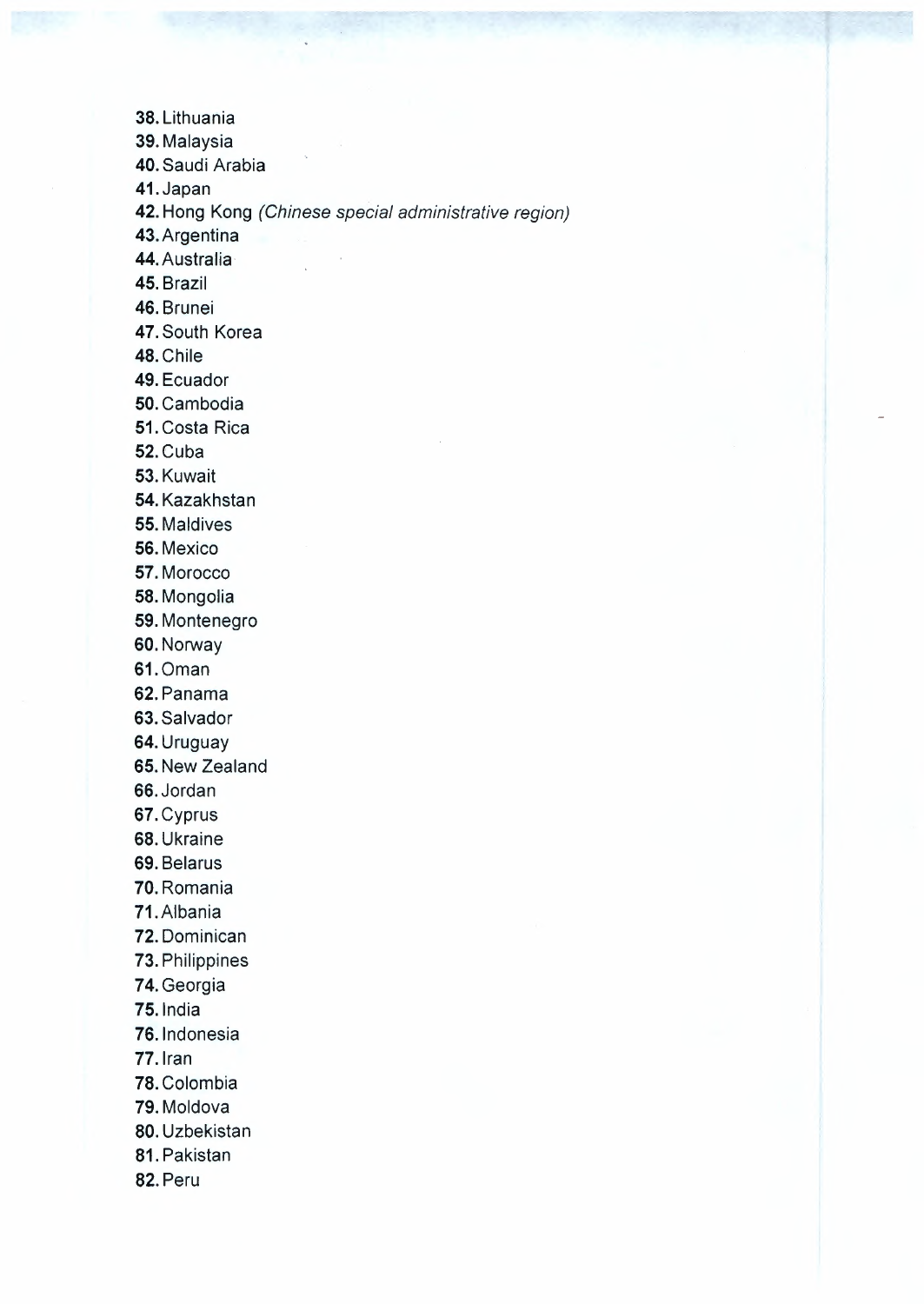**83. Tajikistan 84. Thailand 85. Tunisia 86. Turkmenistan 87. Venezuela**

- *• Passengers over <sup>18</sup> years old - on the basis of* <sup>a</sup> *COVID-19 passport (an official certificate confirming the completion of the fu/I course of vaccination or official certificate of recovery from COV/0-19) and certificate of* a *negative result of COV/0-19 PCR test passed within <sup>72</sup> hours before departure;*
- *• Passengers aged <sup>1</sup> and <sup>18</sup> years - on the basis of* <sup>a</sup> *certificate of* <sup>a</sup> *negative result of COV/0-19 PCR test passed within <sup>72</sup> hours before departure;*
- *• Certificate of* a *negative result of COV/0-19 PCR test is not required from the passengers leaving the Republic of Azerbaijan.*